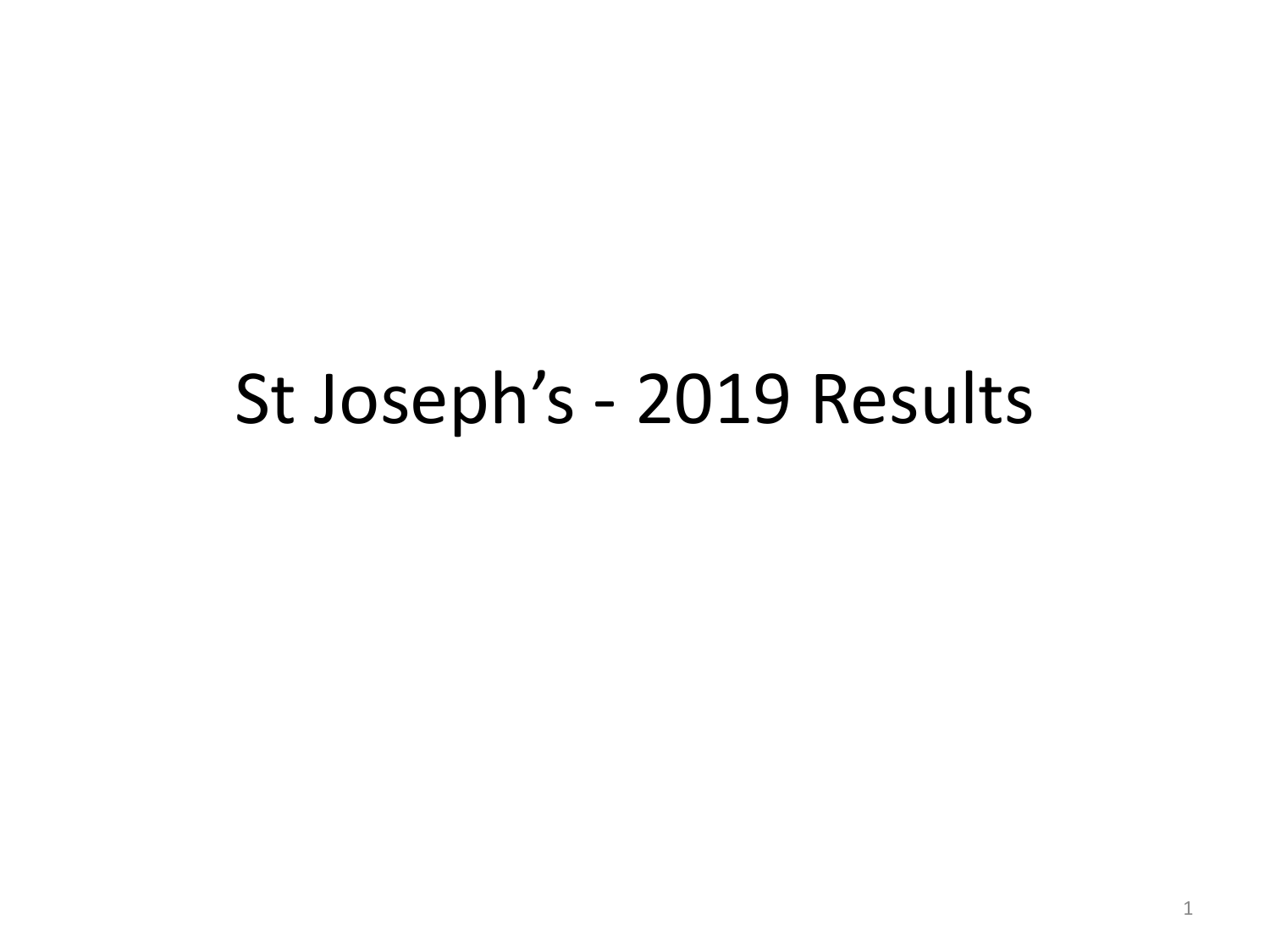# St Joseph's - 2019 KS2 results

|                                                          | 2017           | 2018           | 2019    |
|----------------------------------------------------------|----------------|----------------|---------|
| % at expected and above in Reading, Writing<br>and Maths | 59             | 61             | 69      |
| % at above in Reading, Writing and Maths                 | $\overline{0}$ | $\overline{4}$ | 3.4     |
| Reading progress                                         | $-3.5$         | $+1.0$         | $+1.11$ |
| <b>Writing progress</b>                                  | $-3.1$         | $-0.4$         | $+1.72$ |
| Maths progress                                           | $-1.9$         | $+0.3$         | $+3.39$ |
| Average scaled score in Reading                          | 103.3          | 104.1          | 102.5   |
| Average scaled score in Maths                            | 102.3          | 102.7          | 105.4   |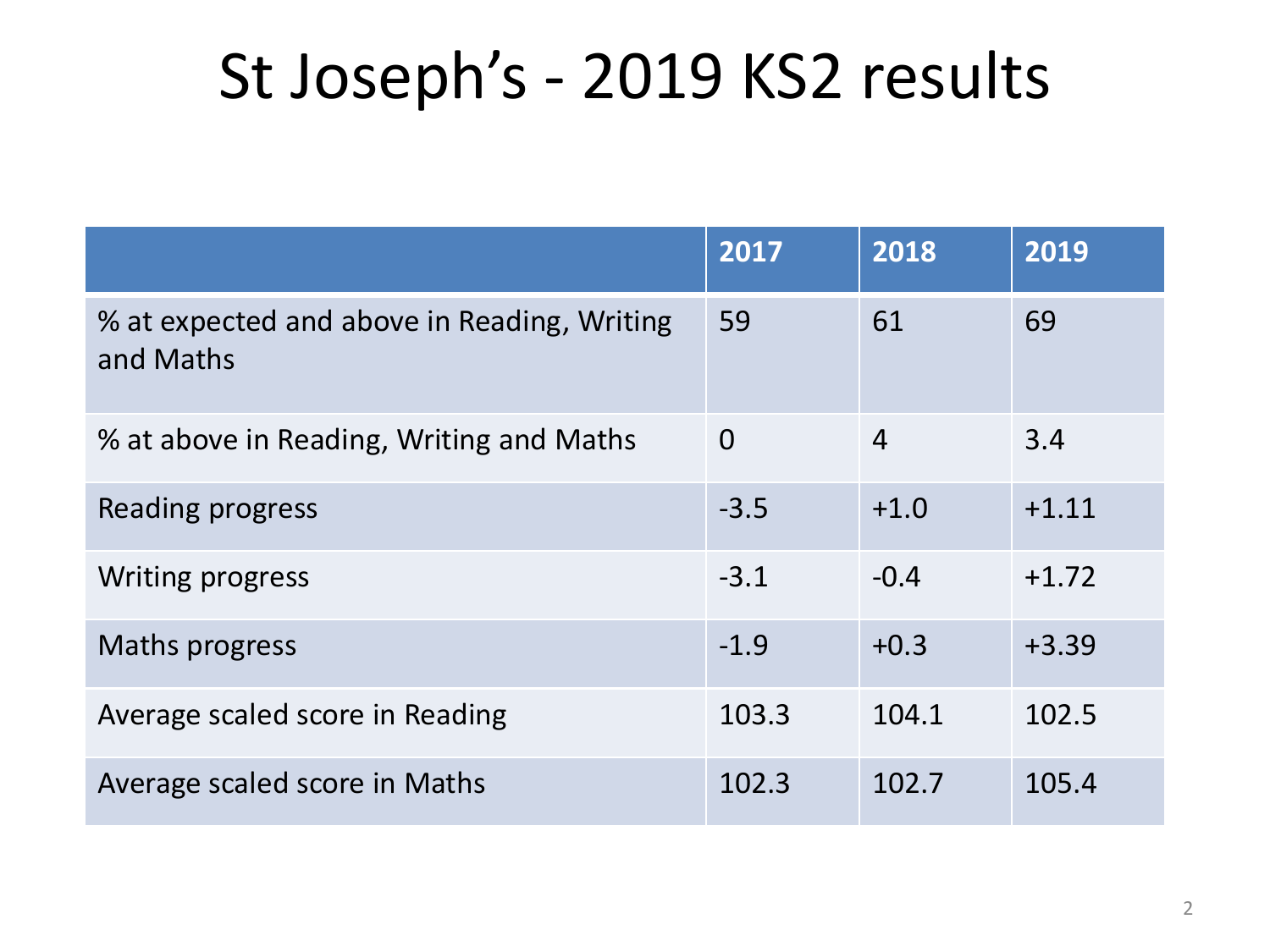## **EFYS GLD**

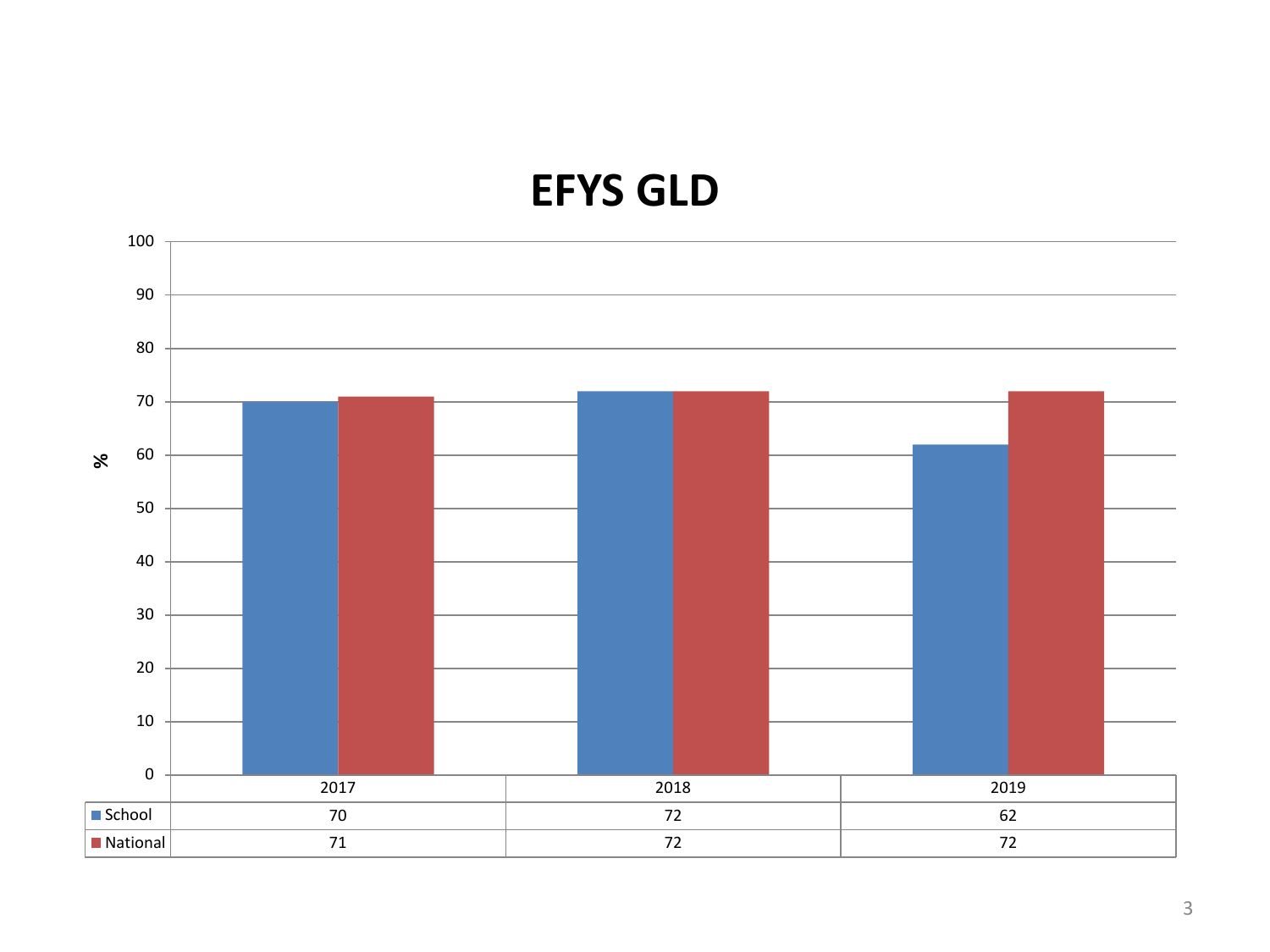### **Y1 Phonics**

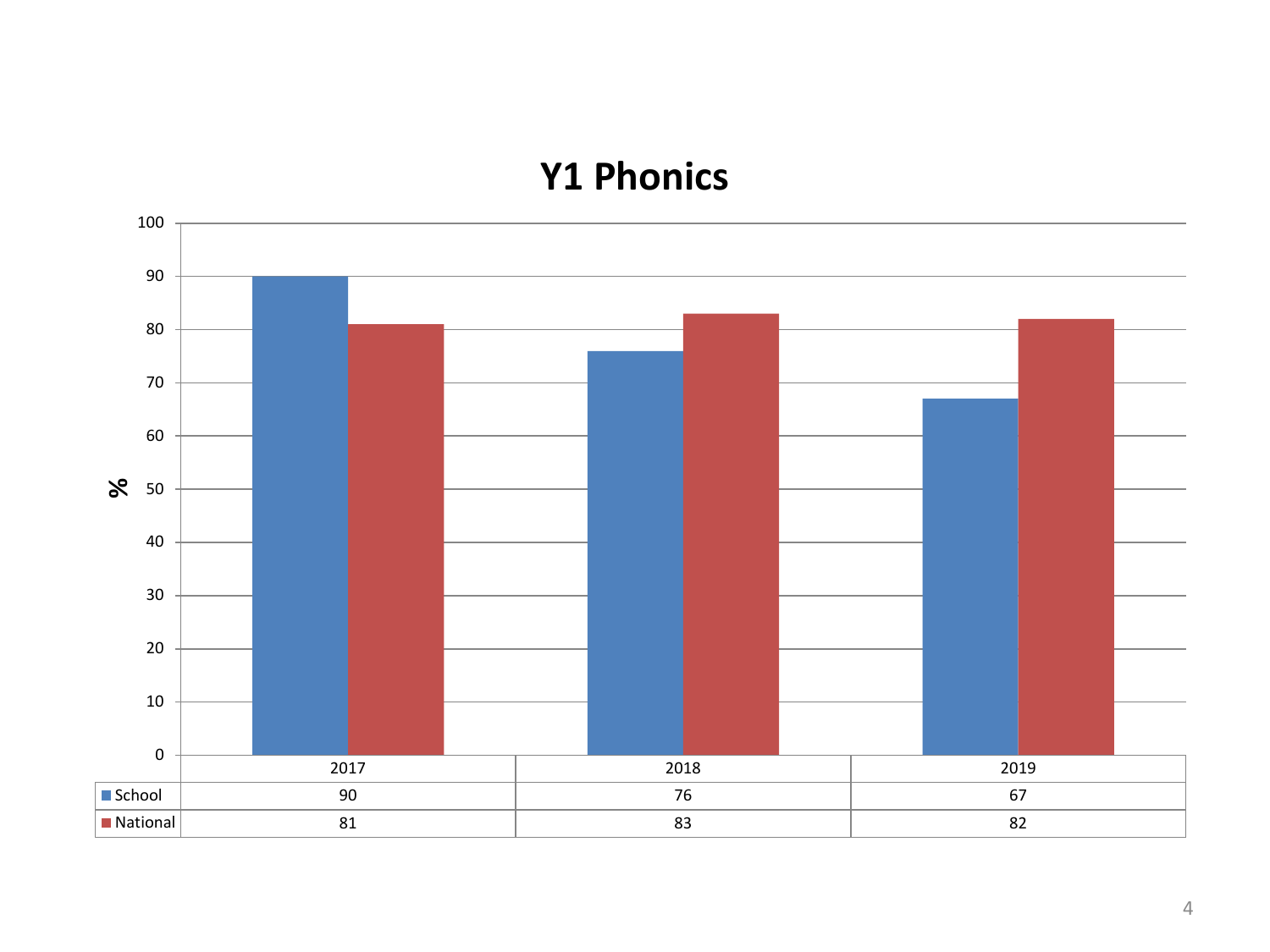

## **KS1 Attainment Reaching Expected and Higher Level Compared with**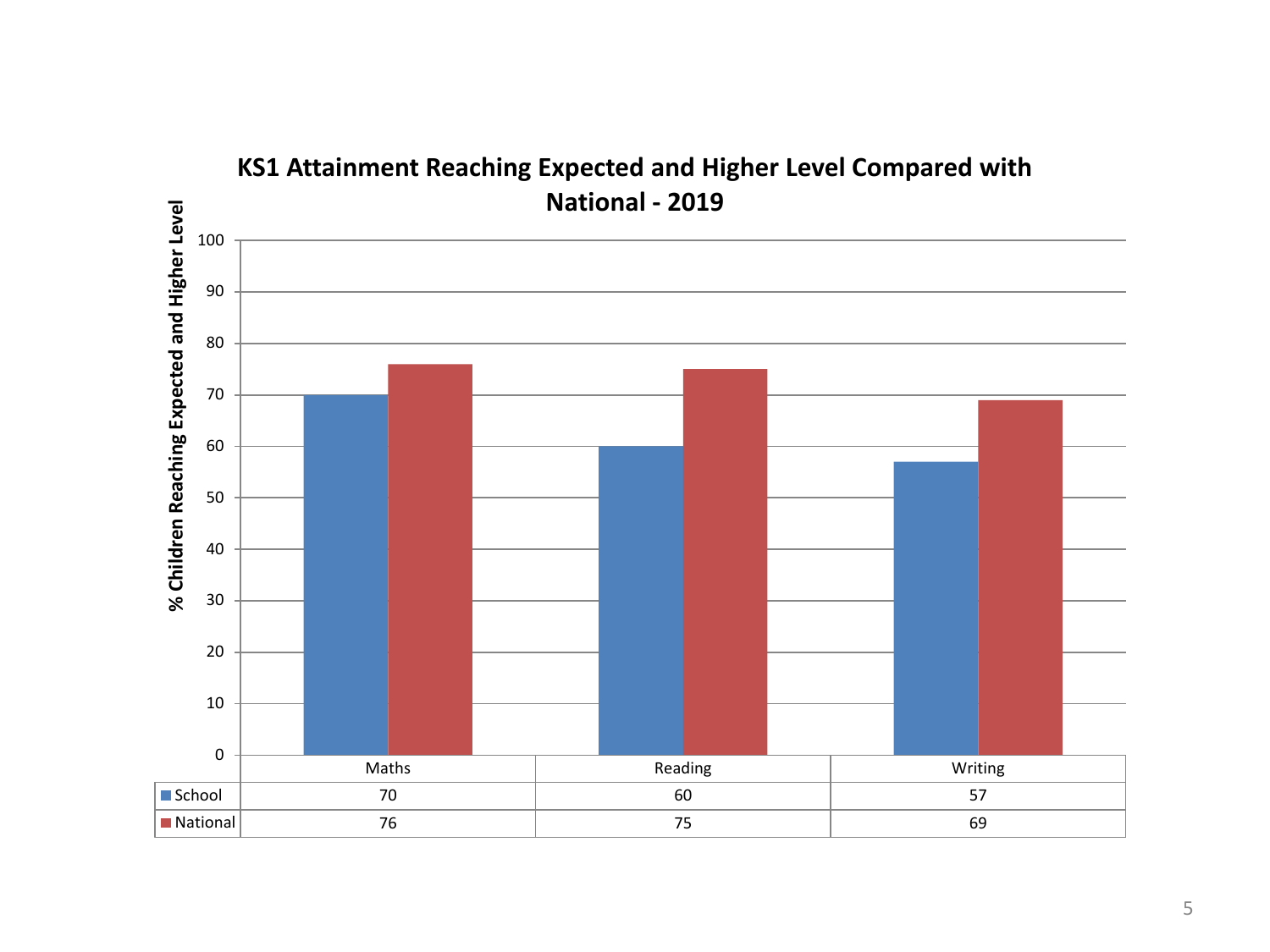

### **KS1 Attainment at Higher Level Compared with National - 2019**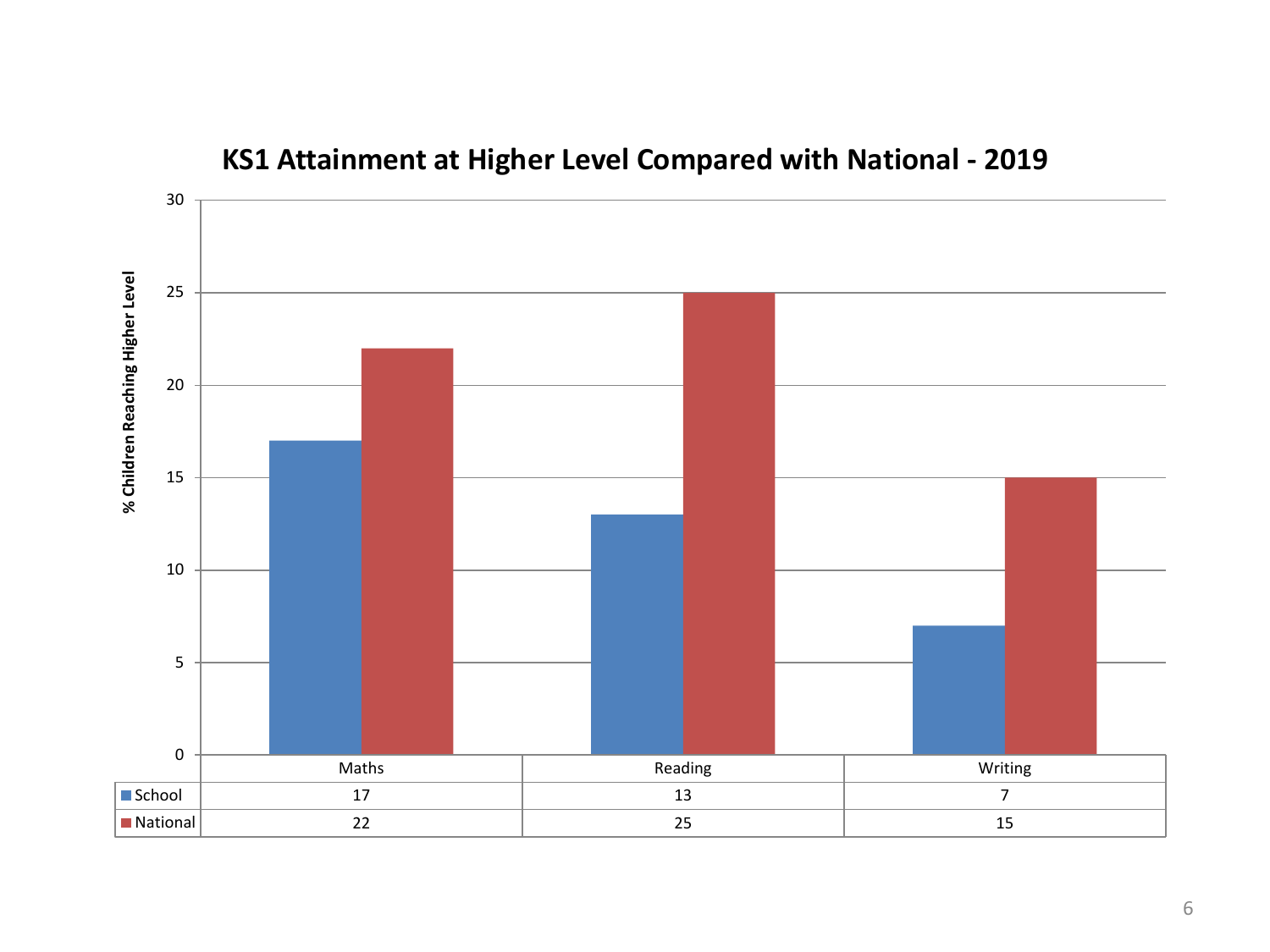

### **KS2 Attainment Reaching Expected and Higher Level Compared with National - 2019**